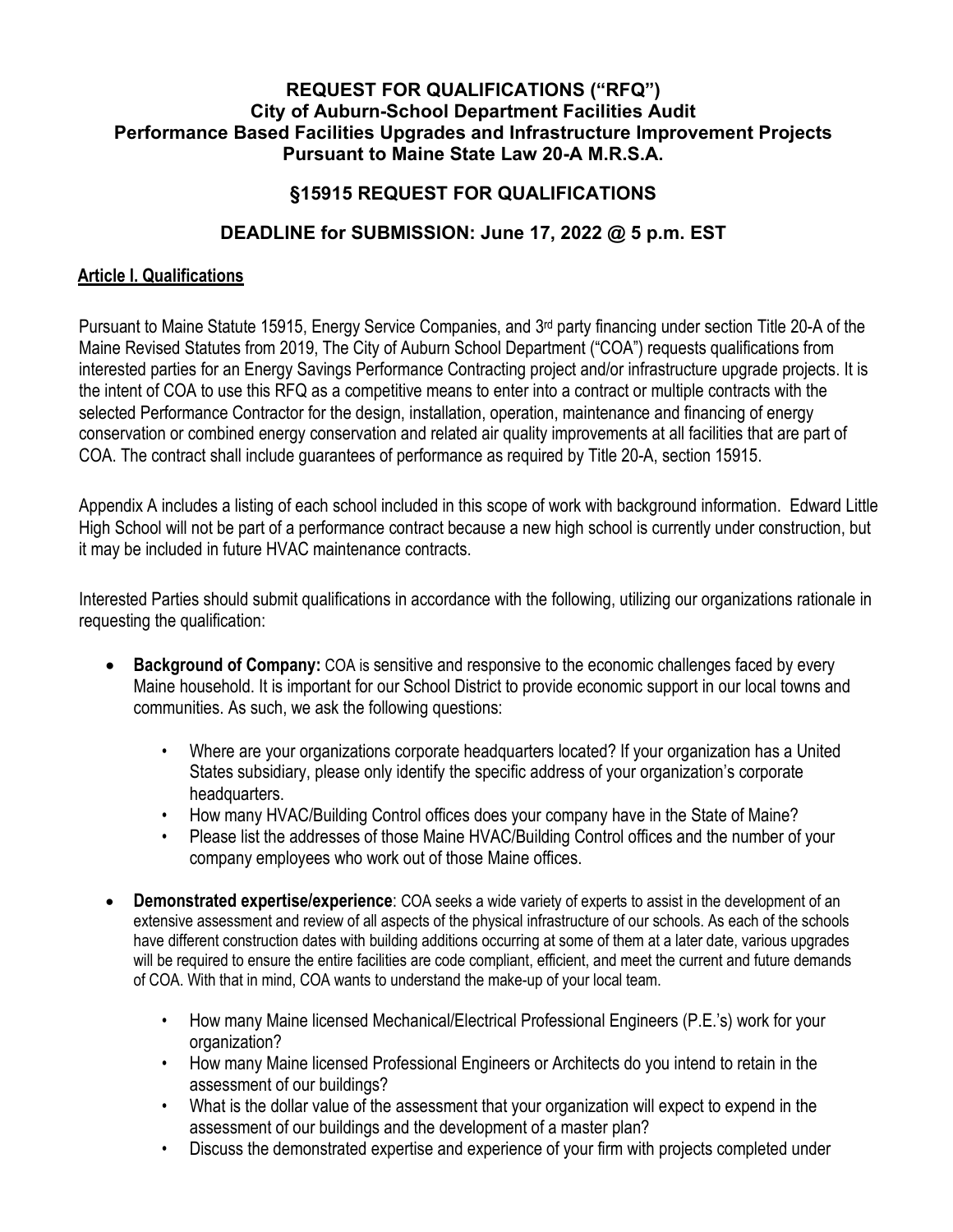Section 15915 of Title 20-A of the Maine Revised Statutes.

- In the event that your firm is selected, and your organization completes the comprehensive analysis/study and COA decides to not proceed with any of the projects identified with your company, what is the "break-up fee" that your organization will expect?
- After a contract is in place, approximately how long will it take your firm to complete the comprehensive analysis/study, including cost and financing recommendations?
- **Demonstrated expertise and experience in the maintenance of HVAC mechanical equipment:** COA is seeking 24/7/365 support of the various systems within the school facilities, including existing systems that will not be replaced and new projects and systems intended to be installed under the guise of the Performance Contract. This requires adequate numbers of personnel to provide preventive and corrective maintenance and system training to our operations personnel. Key to COA is knowledge of our building and existing systems.
	- How many of your organizations service/installation trucks in total are based in Maine?
	- How many dedicated Building Control Systems service/installation trucks in total are based in Maine?
	- Please provide the address for the control systems offices in Maine.
	- What is the maximum time for one of your service personnel to be on-site after receiving a phone call and determining that a site visit is required to fix the issue?
	- COA is interested in a building management system that is open protocol (non-proprietary). Please discuss the ability of other qualified vendors to provide long-term maintenance and support to the systems you will be proposing in your scope of work.
- **History of Your Company with Litigation or a Shortfall in Savings:** COA answers directly to community leaders and taxpayers who encourage our business relationships to always be with ethical and transparent companies. As the proposed projects will likely have a ten to forty-year life expectancy, our collaboration with companies requires us to do business with honest and ethical companies who are free from encumbrances of prior or current illegal acts including the taking or promise of bribes or performance related project issues. As such, please answer the following questions:
	- Within the last fifteen years, has your organization ever been involved in energy, water savings or HVAC projects (including Performance Contracts) where the project experienced difficulties and the client sued your organization as a result of these performance issues?
		- o *If yes, please provide the details and outcome of the lawsuit and any settlement details*
	- Within the last fifteen years, has your organization ever been involved in energy, water savings or HVAC projects (including Performance Contracts) where the savings fell short of expectations or guarantees?
		- o *If yes, please provide the details and outcome of the shortfall in savings*

### **Article II. Schedule**

COA anticipates the following schedule, which is subject to change at COA's sole discretion:

- a. RFQ released: May 18
- b. Written questions due: June 8
- c. Response to written questions provided: June 10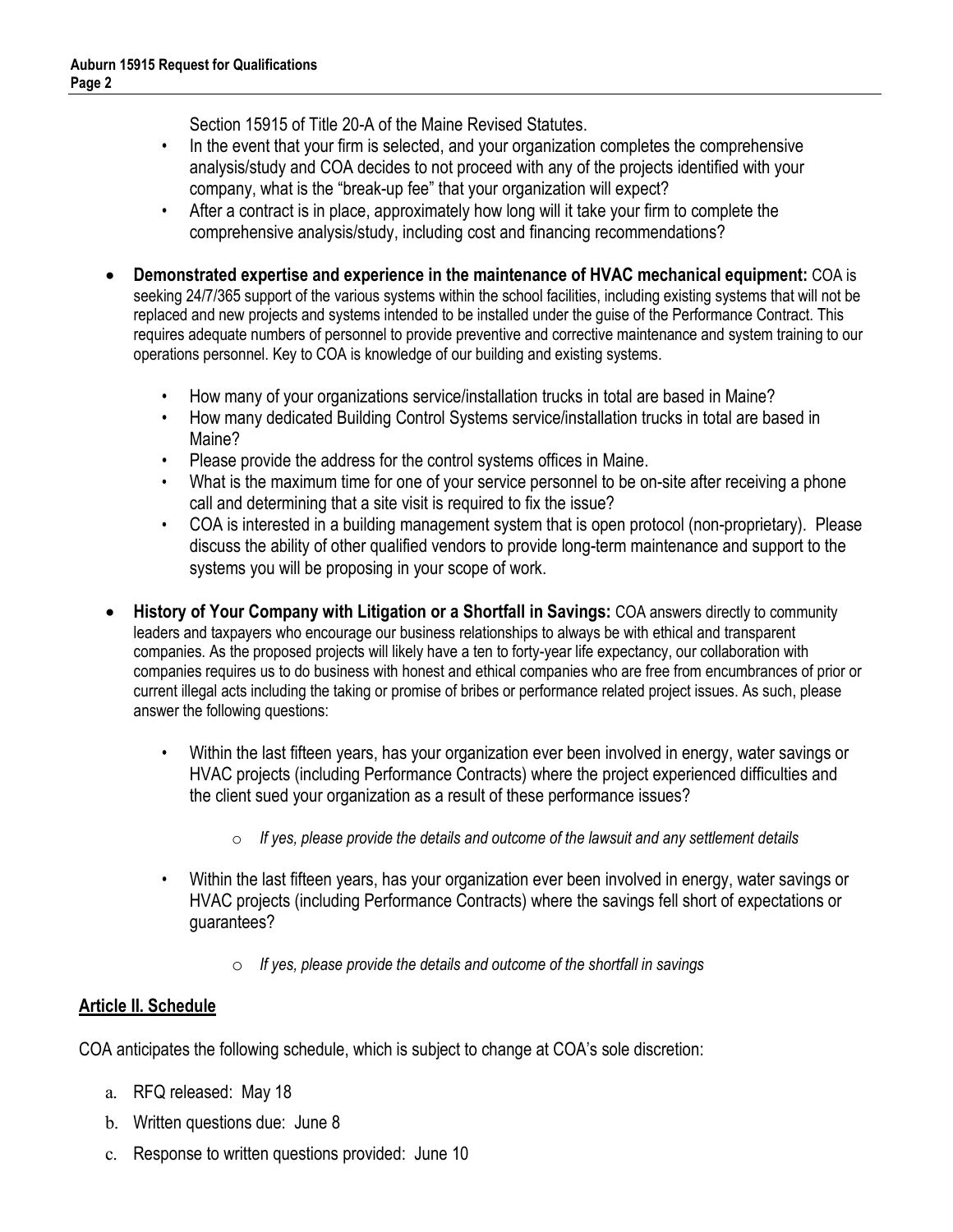- d. Deadline to submit qualifications: June 17
- e. COA management to conduct interviews of qualified firms: TBD
- f. COA final selection of candidate: TBD

# **Article III. Scope of Work**

The Scope of Work is subject to modification at any time at the sole discretion of the Auburn School Committee and may include any or all of the following:

- a. Retrofit and installation of ventilation and/or heating and air conditioning systems.
- b. Electrical system upgrades.
- c. Retrofit and installation of new state of the art lighting systems.
- d. Facilities Master Planning.
- e. Comprehensive Facilities Audit;
- f. Building envelope upgrades (weatherization, window upgrades and roof upgrades).
- g. Retro Commissioning and upgrades of existing HVAC Systems.
- h. Financing.
- i. Financial guarantees.
- j. Building control system upgrades.
- k. Other energy conservation or cost savings measures as determined feasible.

COA may alter or amend this Scope of Work at its' sole discretion at any time prior to executing a contract with the contractor or contractors selected. Once a contract is executed, the Scope of Work may be amended in accordance with the contract documents.

### **Article IV. Terms & Conditions**

COA reserves the right to accept or reject any candidate on the basis of the qualifications submitted in the sole discretion of COA and to exercise its judgment in evaluating qualifications. COA reserves the right to request additional information from any candidate at COA sole discretion. COA reserves the right to waive any informalities or technicalities in submissions whenever it is deemed best for the interest of the City of Auburn School Department.

The selection of a candidate **does not** obligate COA to enter into a contract, provided however that any contract entered into between COA and a selected candidate shall be in a form entirely satisfactory to COA's authorized agents.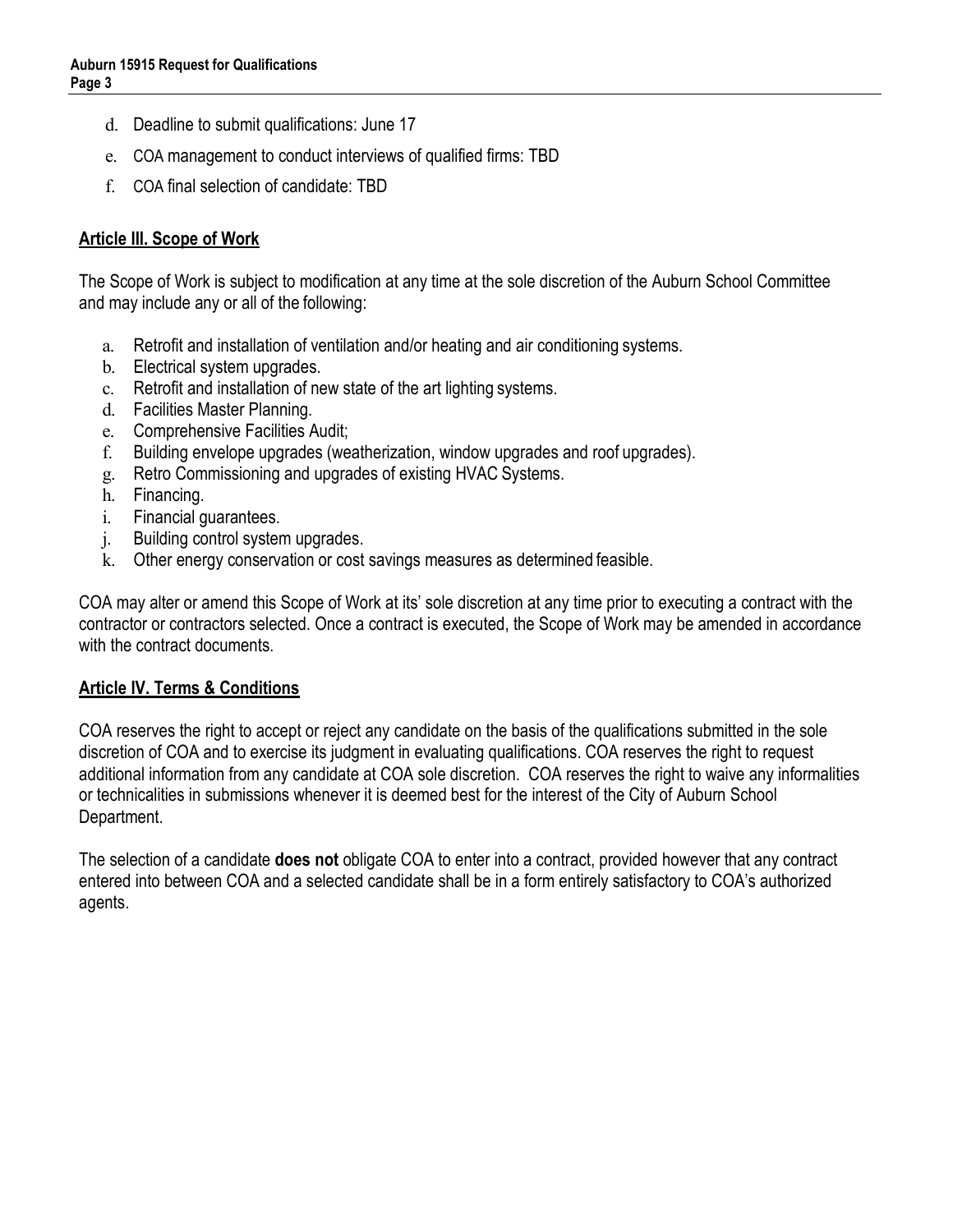### **Article V. Questions & Submission of Qualifications**

Questions regarding this RFQ must be submitted in writing via email to Derek Boulanger, City of Auburn at  $\frac{\text{d} \text{b} \text{o} \text{u}}{\text{d} \text{b} \text{o} \text{u}}$  auburnmaine.gov. All questions must be submitted no later than 5:00 pm on Wednesday, June 8, 2022. All responses will be provided in writing to all parties participating in this request no later than 12:00 pm on Friday, June 10, 2022.

Please submit (4) hard copies and (1) electronic copy of your response to the address below no later than 5:00 pm on Friday, June 17, 2022. Mark the submission "RFQ Response 15915". **NO PHONE CALLS PLEASE**

City of Auburn Derek Boulanger 60 Court Street Auburn, Maine 04210

Candidates acknowledge that COA is a public entity, and any requests or agreements to maintain confidentiality of any proprietary information shall be limited to the extent allowed by public records preservation law.